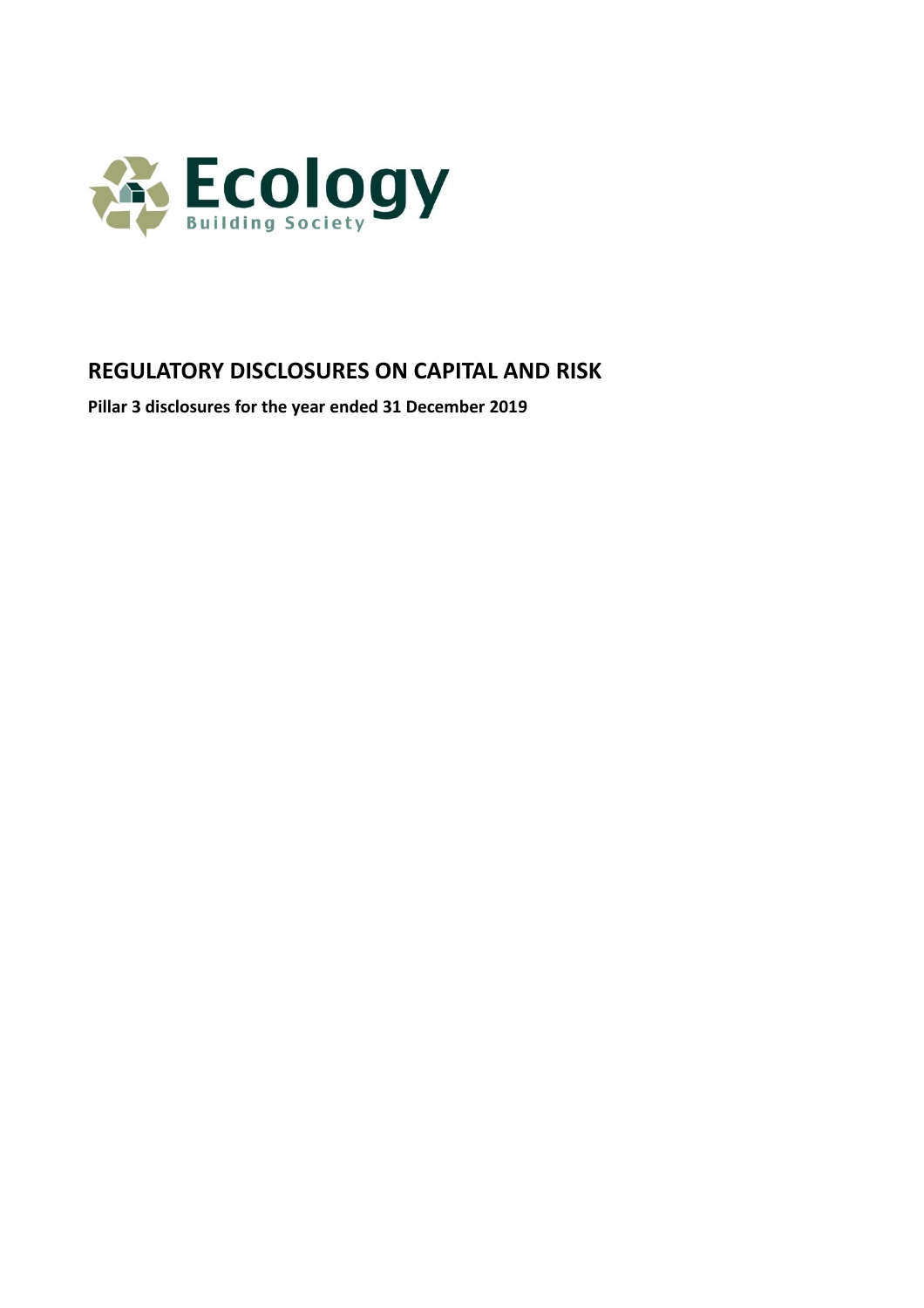# **Table of Contents**

| 1 <sup>1</sup> |        |  |
|----------------|--------|--|
| 1.1            |        |  |
| 1.2            |        |  |
| 1.3            |        |  |
| 2.             |        |  |
| 2.1            |        |  |
|                | 2.1.1  |  |
| 2.2            |        |  |
| 2.3            |        |  |
| 2.4            |        |  |
| 2.5            |        |  |
| 2.6            |        |  |
| 2.7            |        |  |
| 2.8            |        |  |
| 2.9            |        |  |
|                | 2.10   |  |
|                | 2.11   |  |
|                |        |  |
|                | 2.12   |  |
|                | 2.13   |  |
|                | 2.13.1 |  |
|                | 2.13.2 |  |
| 3.             |        |  |
| 4.             |        |  |
| 5.             |        |  |
| 6.             |        |  |
| 7.             |        |  |
| 8.             |        |  |
| 8.1            |        |  |
| 9.             |        |  |
| 10.            |        |  |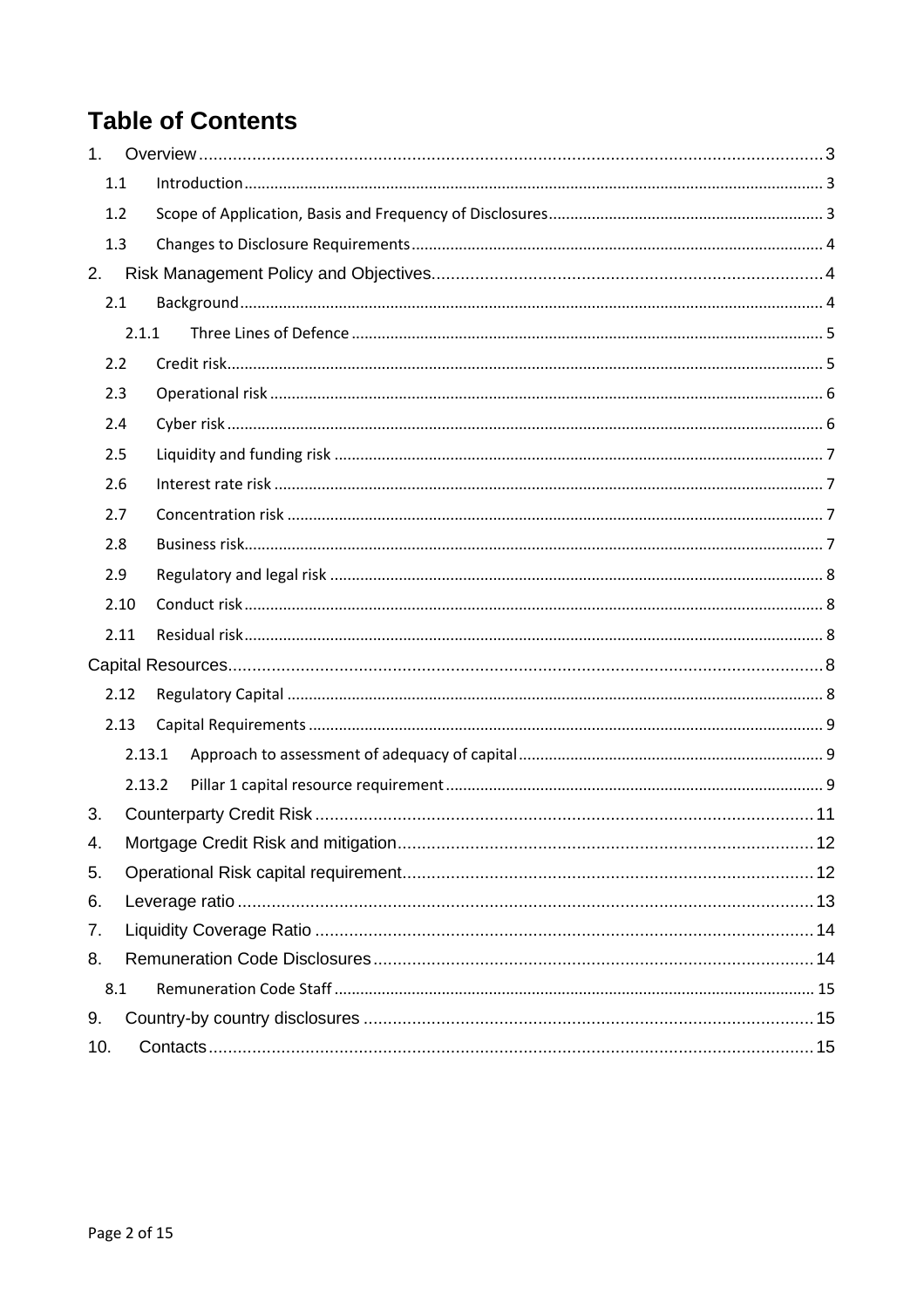# 1. **Overview**

### 1.1 Introduction

The regulatory framework under which the Society operates is the European Union Capital Requirements Directive (CRD) and the Capital Requirements Regulation (CRR), which came into force on 1 January 2014. The CRD and CRR, commonly known as CRD IV, provide for consistent capital adequacy standards for banks and building societies and an associated supervisory framework across the European Union and are enforced in the UK by the Prudential Regulation Authority (PRA). The UK's membership of the European Union came to an end on 31 January 2020; and under the terms of the Withdrawal Agreement, the UK is now in a transition period, which is due to end on 31 December 2020. During this period, EU law continues to apply in the UK in the same way as it applied prior to the UK's exit. The capital requirements legislation sets out the rules that determine the amount of capital each institution must hold in order to provide security for members and depositors. It consists of three main elements, referred to as "Pillars":

- Pillar 1: sets out the minimum capital requirements, using a risk-based capital calculation focusing mainly on credit and operational risk. The Ecology uses the standardised approach to calculate Credit Risk which is expressed as 8% of the risk weighted exposure amounts for each applicable exposure class. Capital required to cover operational risk is assessed under the Basic Indicator Approach and calculated by reference to the net income of the Society averaged over the previous three years.
- Pillar 2a: is an internal assessment by management and the Board of additional capital resources required to cover the specific risks faced by the Society that are not covered by the minimum regulatory capital resource requirement set out under Pillar 1. This review is documented as the Society's Internal Capital Adequacy Assessment Process (ICAAP) and is then subject to the PRA's Supervisory Review and Evaluation Process (SREP).
- Pillar 2b: is made up of a PRA buffer, Capital Conservation Buffer (CCB) and Countercyclical Buffer (CCyB), which are maintained to ensure the Society should meet all its capital adequacy requirements even in periods of economic stress. The CCyB in place in the United Kingdom at 31 December 2019 is 1.0% of risk weighted assets. In December 2019, the FPC announced a further increase to CCyB, up to 2.0%, to take effect from 16 December 2020. The PRA is to consult on proposals to reduce minimum capital requirements in a way that leaves overall loss-absorbing capacity in the banking system broadly unchanged. For smaller societies with sufficient Pillar 2A capital, this would imply a reduction in Pillar 2A requirements to offset 100% of the increase to CCyB.
- Pillar 3: requires disclosure of key information on the Society's own funds, risk exposures and risk management processes, published in this document. The information provided here is in accordance with the rules and guidance contained in CRD IV. This document is also required to provide details concerning the remuneration of certain staff who have been assessed as being subject to the requirements of the Remuneration Code.

### 1.2 Scope of Application, Basis and Frequency of Disclosures

This document sets out the Pillar 3 Disclosures of the Ecology Building Society.

This disclosure document applies only to the Ecology Building Society (FRN 162090) and all values within it have been drawn from the Society's Annual Report and Accounts as at 31 December 2019, unless otherwise stated. The disclosures are issued on an annual basis, unless more frequent disclosure is deemed to be merited by the Board and published in conjunction with the Annual Report and Accounts.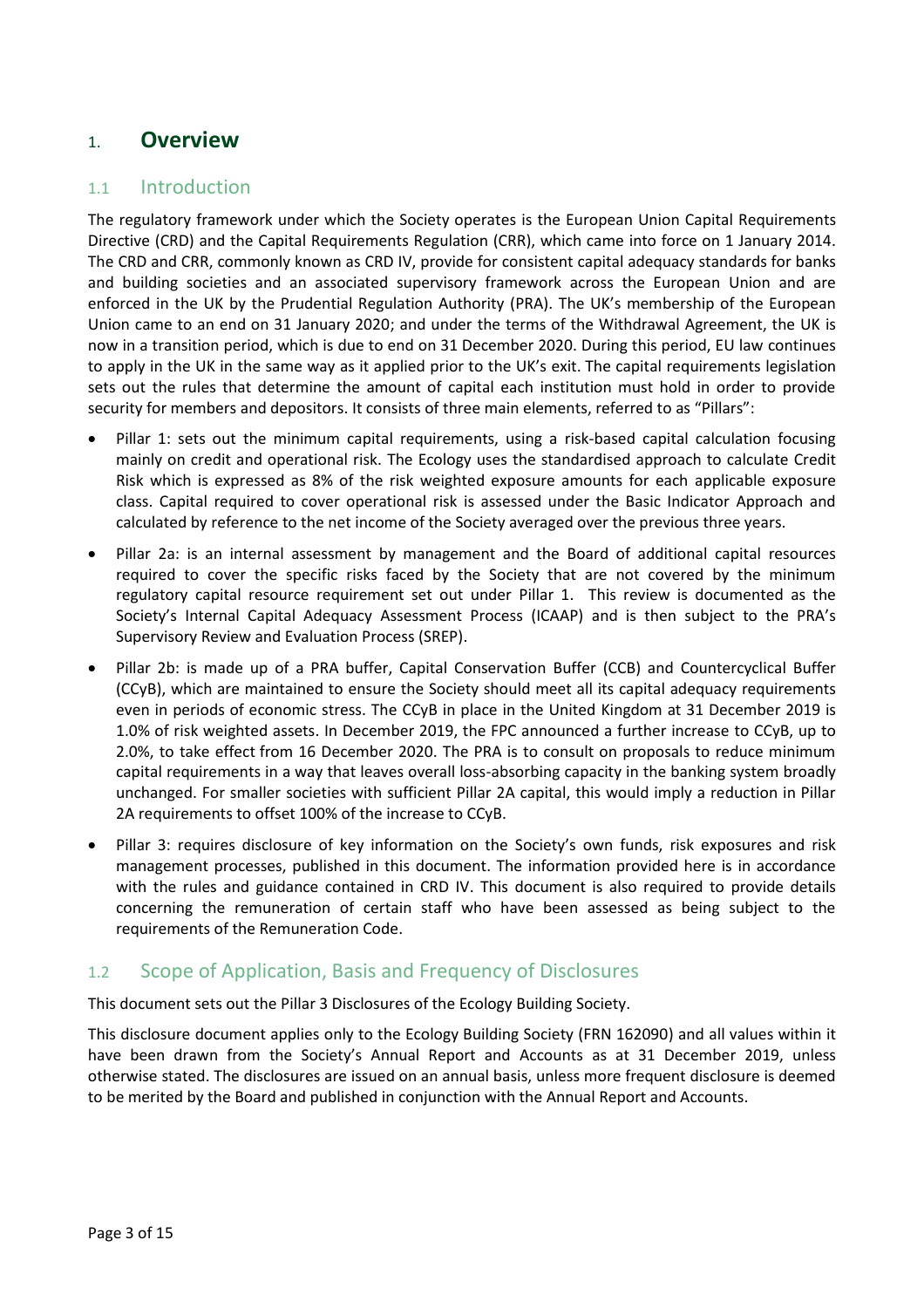The disclosures made are in accordance with Board Policy in relation to consideration of materiality, proprietary and confidentiality, have been reviewed by the Society's Board and are published on the Society Website [\(www.ecology.co.uk\)](http://www.ecology.co.uk/). The disclosures contained in this document are intended to provide background information on capital requirements and in that context the Society's approach to risk management; they are not subject to external audit and do not constitute a financial statement.

### 1.3 Changes to Disclosure Requirements

The Society continues to develop its disclosures to ensure that they are as clear and informative as possible. The disclosures required under CRD IV are included within this document or within the annual report and accounts as appropriate.

# 2. **Risk Management Policy and Objectives**

### 2.1 Background

The Board of Directors has overall responsibility for the Society's internal control system and for reporting its effectiveness to the members in the annual financial statements. The Board is also responsible for approving the Statement of Risk Appetite which is detailed in the Society's Risk Management Framework document and reviewed annually by the Risk, Audit, Compliance and Ethics Committee (RACE).

The Board is responsible for ensuring the Society maintains adequate financial resources, both in terms of capital and liquidity, through review and approval of both the Society's Internal Capital Adequacy Assessment Process (ICAAP) and Individual Liquidity Adequacy Assessment Process (ILAAP).

The Board has ultimate responsibility for developing an appropriate risk and control framework, but has delegated powers to the Risk, Audit, Compliance and Ethics Committee (RACE) to advise the Board on the current risk exposures and future risks strategy.

The Chief Risk Officer (CRO) oversees the management and development of a comprehensive process for assessing, identifying, monitoring and reducing pertinent business risks that could interfere with the Society's objectives and goals. The CRO reports to RACE. On behalf of the Board, RACE considers and approves the Society's risk management framework, its risk appetite and its risk management policies for all risk categories. RACE also monitors key risk management information, adherence to the Society's ethical standards and reviews the Society's overall capital adequacy. The Chair of RACE reports back to the Board after each meeting of RACE, which usually take place quarterly.

The Board's Assets and Liabilities Committee (ALCO), comprising both Non-Executive and Executive Directors, is responsible for monitoring risks on both sides of the balance sheet. Specifically, ALCO is responsible for reviewing the Financial Risks Policy. It monitors and controls structural risks in the balance sheet, including liquidity, treasury, and funding levels and also recommends policy development. It monitors implementation of Policy to ensure that the Board's defined risk parameters are adhered to.

The diagram below shows the flow of risk management from operational through to the Board: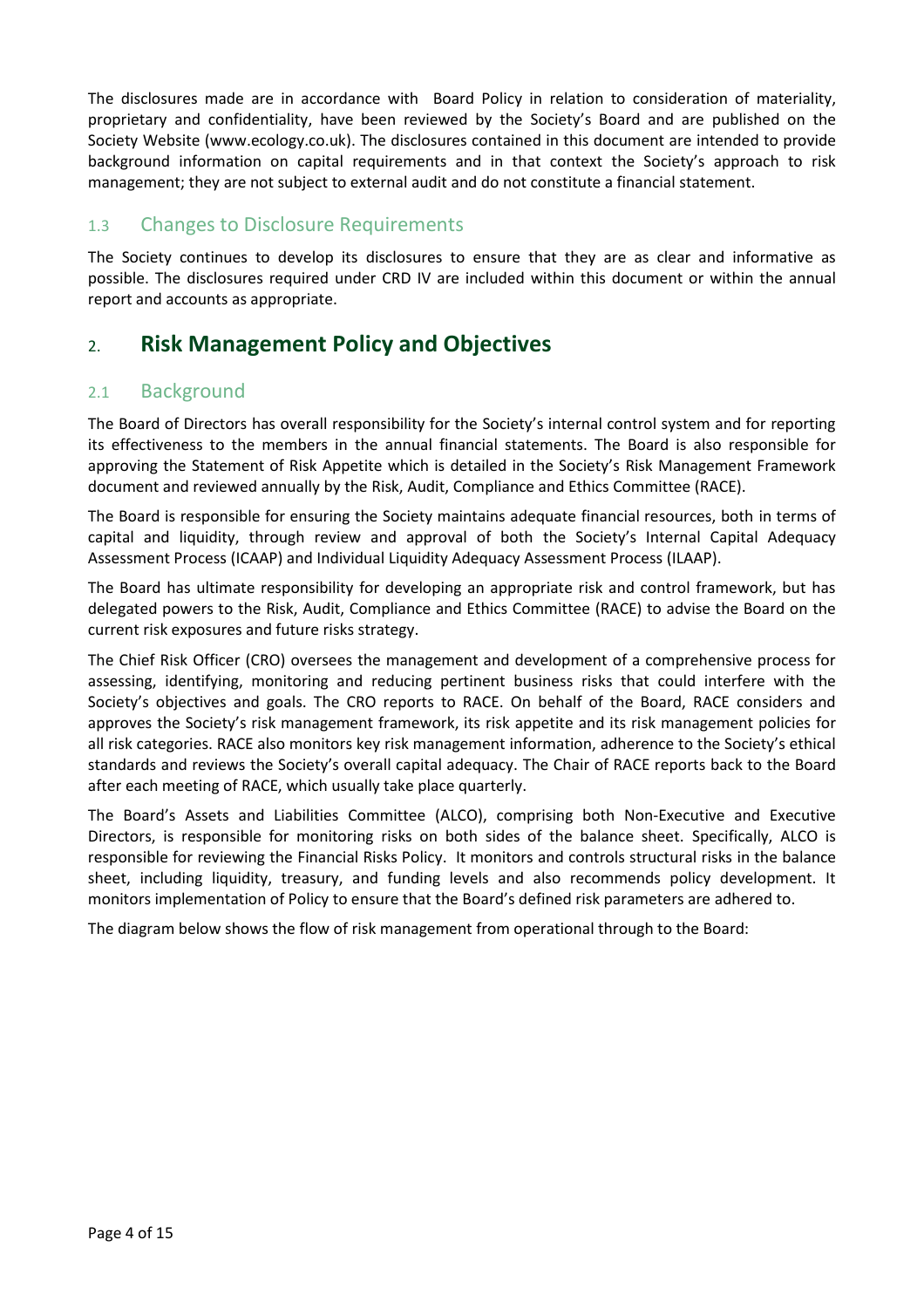

#### 2.1.1 Three Lines of Defence

Whilst the Board of Directors is ultimately accountable for the risk management framework, all staff within the Society have responsibility for risk management.

The Board operates a three line of defence model as outlined below:

#### **First Line of Defence**

As the first line of defence the management team own and manage risks. This includes ensuring that the Society complies with policies, risk appetite and limits, stress testing, self-assessment and development of the risk register. The management team is responsible for identifying, assessing, controlling and mitigating risks by implementing corrective actions to address process and control deficiencies.

#### **Second Line of Defence**

The Society's Risk and Compliance functions comprise the second line of defence, developing the risk framework and undertaking risk monitoring, challenge and oversight, ensuring reporting is completed to the relevant Committee.

#### **Third Line of Defence**

Internal Audit (outsourced to Deloitte LLP) act as the third line of defence providing an independent challenge to the overall management of the risk framework. Providing assurance to both the Risk, Audit, Compliance and Ethics Committee and Board on the adequacy of both the first and second line of defence, Internal Audit ensures that risks are appropriately managed in accordance with policy and limits stated within the Board's stated risk appetite. Adherence to regulatory requirements is also assured through the monitoring of actions taken to resolve any risk control weaknesses or failings in the Society's strategy, operations and performance.

Through its normal business operations, the Society is exposed to a number of risks, the most significant of which are credit, liquidity and funding, concentration, interest rate, conduct, regulatory, cyber, legal and residual risk. The Society has a formal structure for managing these risks including established risk limits, reporting lines, mandates and other control procedures.

#### 2.2 Credit risk

Credit risk is the most significant risk facing the Society. Credit risk is the risk of loss arising from a customer or counterparty failing to meet their financial obligations to the Society as and when they fall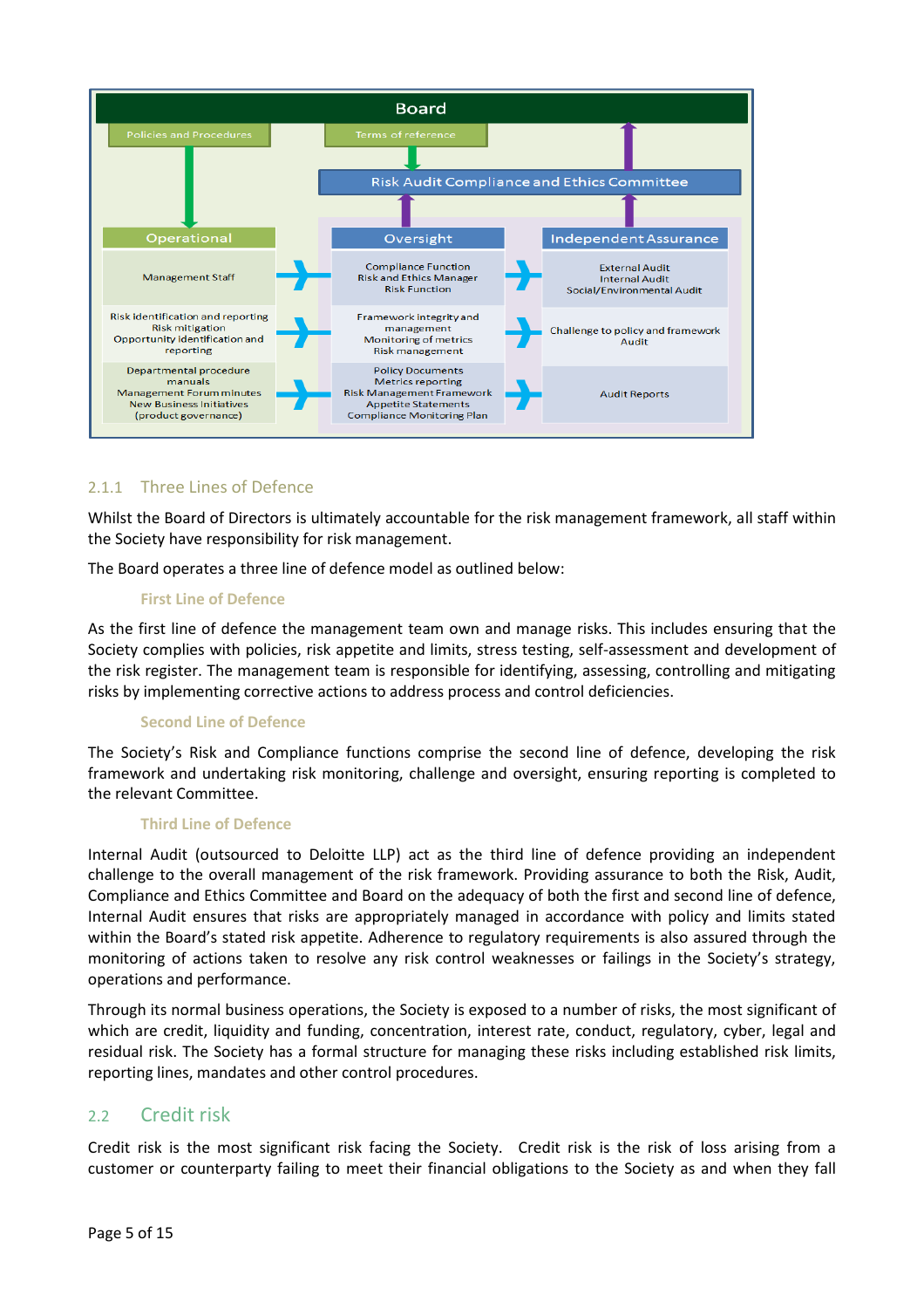due. The Board sets the risk appetite for both lending (residential, commercial and Investments) and treasury activities.

The lending policy of the Society is reviewed by the Board and sets out policy limits and underwriting procedures. The Society first of all determines if the borrowing request meets the Society's environmental lending criteria. Where these are met, for ordinary residential lending, the loan is assessed against the following: affordability, residency, residential history, credit history, employment history, nature of income and loan to value. In addition, confirmation of borrower identity and an assessment of the value of any security are undertaken prior to granting the loan. When considering applications, the primary focus is placed on the willingness and ability to repay.

The maximum mortgage loan available to individuals is based on the lower of the current value or purchase price of the property. No lending is undertaken based solely upon security provided by the value of the underlying assets and all mortgages are secured by way of a first legal charge against the property.

For commercial loans, third-party guarantees, supporting collateral and security, robust legal documentation, and financial covenants are also taken into account.

The Society has a small portfolio of Investments that enable it to invest directly in renewable energy and to support other co-operative ventures. All such investment activity requires approval by the Board.

The portfolio includes individual Social Investments of up to £500,000 with an original maximum maturity of five years. This type of investment typically features either a Government Guarantee or a Tax Credit.

In addition, the portfolio also includes renewable energy investments in the form of debentures featuring wind, solar, geothermal, tidal and biomass technologies. These are tradeable on a secondary market operated by Abundance Investment Ltd.

Counterparty and country limits for treasury activity are set out in the Financial Risks Policy which is reviewed by the Board. The Society first of all seeks to identify potential counterparties with the most defensible records on a range of ethical criteria. This element itself is a strong indicator of counterparty quality and is reviewed at least annually, via internal analysis. Note is taken of external credit ratings as produced by Fitch IBCA and Moody's, which provide triggers for disengagement.

### 2.3 Operational risk

Operational risk is the risk of a loss arising from failed or inadequate internal processes or systems, human error or other external factors.

The Society does not engage in any complex forms of funding or use off-balance sheet instruments and the Board is therefore content that no risk to the Society arises from these sources.

The Society manages its operational risks through internal controls, and various risk mitigation techniques, such as insurance and business continuity planning. The Society maintains a register of operational risks faced by the Society which are scored to reveal any potential implications for the level of capital held. The impact of these risks is re-evaluated on at least an annual basis and whenever a loss event occurs.

The Society has adopted the basic indicator approach (BIA) to operational risk which is expressed as a percentage of the average of the latest three years of the sum of net interest income and net non-interest income. There is no intention to move to a more advanced approach in the short to medium term.

### 2.4 Cyber risk

Cyber risk is a key area of operational risk and focus for the Society and development in this field is ongoing. Controls have been implemented to mitigate cyber related risks and regular internal and external penetration testing is carried out by third parties to identify areas for further improvement. The Society maintains strong links with information services such as CiSP and FS-ISAC, and holds the Government backed Cyber Essentials accreditation.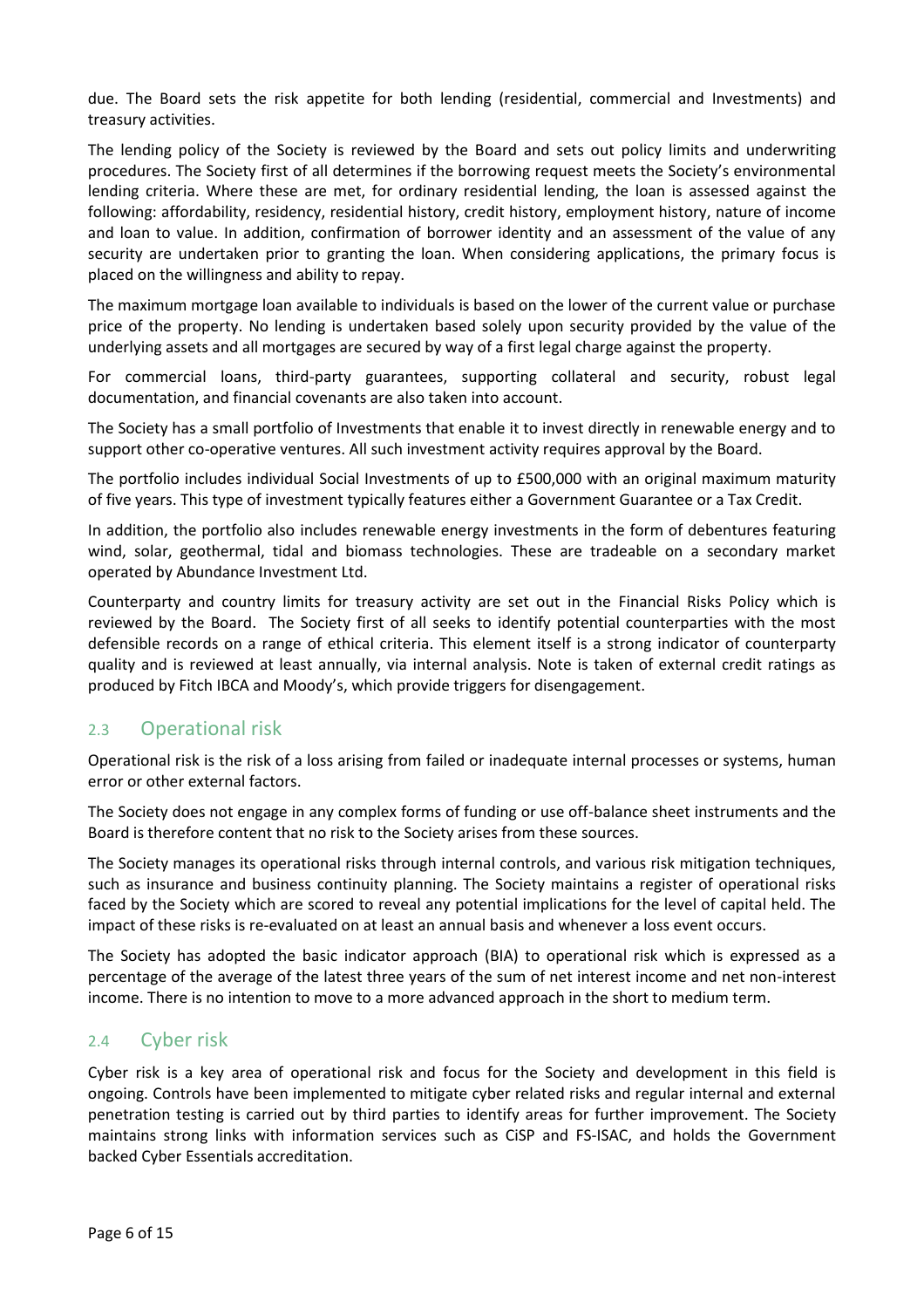### 2.5 Liquidity and funding risk

Liquidity risk is the risk that the Society does not have sufficient financial resources available to meet its obligations as they fall due, or that the Society is unable to meet regulatory prudential liquidity ratios. It is Society policy to ensure that sufficient liquid assets are at all times available to meet the Society's obligations, after taking into account withdrawals of customer deposits, draw-down of customer facilities and growth in the balance sheet.

The Society manages liquidity and funding risk through continuous forecasting of cashflow requirements and assessment of its funding risk. The required amount, quality and type of liquid assets required to ensure obligations can be met at all times is maintained in accordance with the Financial Risks Policy.

The Society performs liquidity stress testing based on a range of adverse scenarios. There are liquidity contingency measures included within the Society's Recovery Plan, which are maintained in order to ensure that the Society has access to sufficient resources to meet obligations as they fall due if stress scenarios occur. Stressed liquidity profiles are reported to every ALCO meeting.

### 2.6 Interest rate risk

Interest rate risk is the risk that arises from mismatches between the re-pricing dates of the assets and liabilities on the Society's balance sheet. The Society is exposed to movements in interest rates reflecting the mismatch between dates on which interest receivable on assets and interest payable on liabilities are next reset or, if earlier the instruments maturities. The Society has a small tranche of mortgage and treasury assets linked to Base Rate and one liability with a fixed interest rate. The risk is managed by appropriate policies approved by the Board. The level of risk is minimal and is tracked through standard gap analysis techniques.

#### 2.7 Concentration risk

Exposure to Concentration Risk is monitored on a daily basis. As a Society that lends on a national basis, including Northern Ireland, the Society is not subject to an undue level of geographic concentration risk.

The activities of the Society are of course highly concentrated in residential lending and funded primarily by retail investments. However, the Society argues firstly that this model has long-term resilience and secondly, the Society's deliberate focus on energy efficiency and environmental impacts of residential property ensures a high level of quality in the lending book and a higher degree of resilience than the mainstream market which will increase as energy prices rise.

The Society's lending model which requires energy efficiency improvements ensures that there is no dependence on either re-mortgage type business or introduced business. Internal limits and the nature of the product range ensure that there is no undue exposure to any property type or class of borrower, including more specialist books such as self-build and buy-to-let.

The Society takes particular note of concentration risk arising from large exposures which are a function of the relatively small size of the Society. This is controlled by close attention to the credit assessment process.

#### 2.8 Business risk

Business risk arises from macroeconomic factors that may impact on the ability of the Society to carry out its business plan. Business Risk is managed through regular review and development of the Corporate Plan, management oversight and an embedded corporate governance process. The Society conducts stress and scenario analysis as part of its corporate planning process to identify potential mitigating actions that can be employed in the event of a downturn.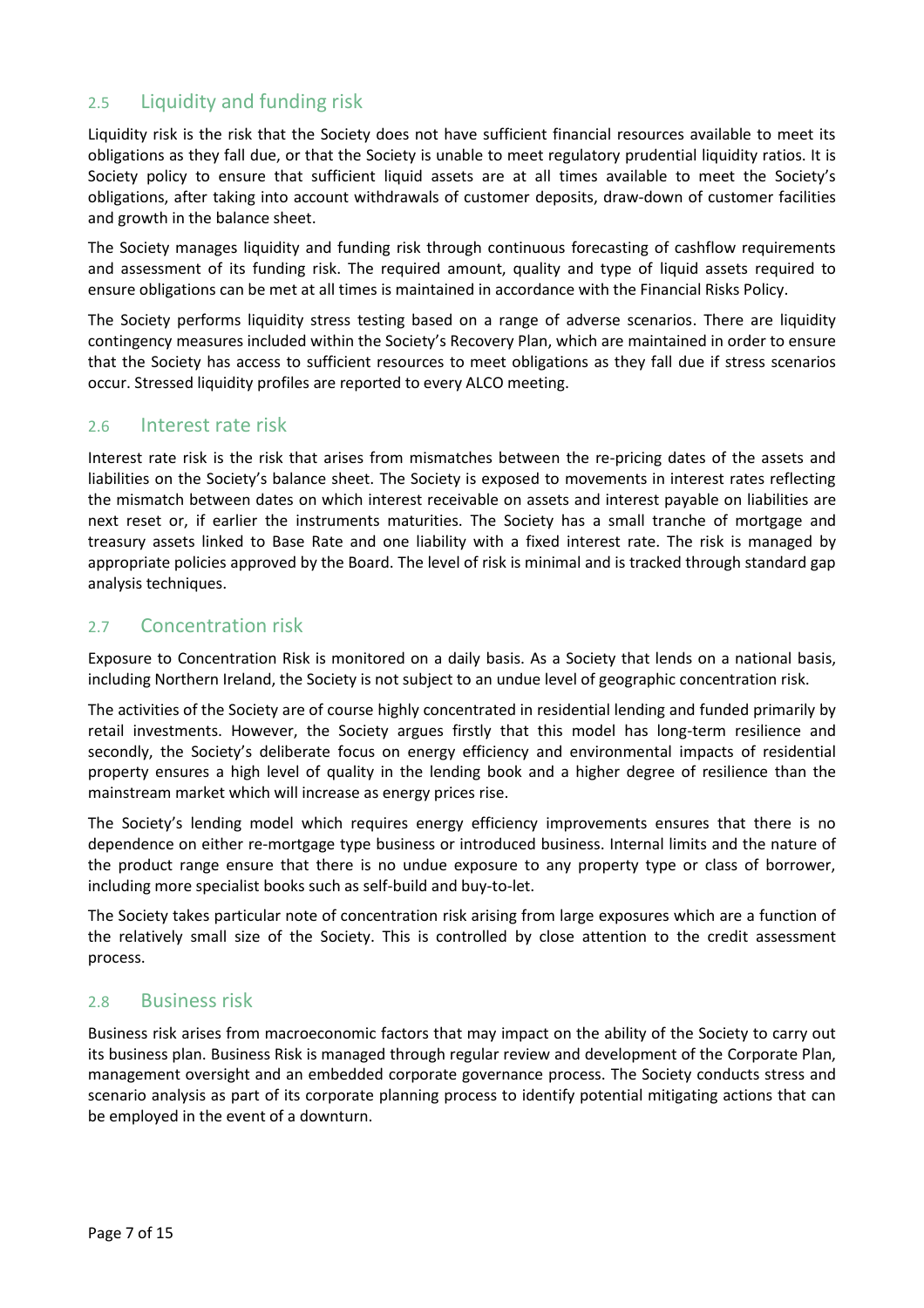### 2.9 Regulatory and legal risk

The volumes and complexity of regulatory issues may reduce the Society's capital and ability to compete and grow, or result in fines, public censure or restitution costs because of failure to understand, interpret, implement and comply with EU and UK regulatory requirements. The Society has an internal compliance function to monitor compliance with existing legislation, the implementation of controls and the impact of new requirements. This is overseen by the RACE Committee.

### 2.10 Conduct risk

Conduct Risk is the risk of the Society's conduct resulting in poor outcomes for consumers; consumers being either members or potential members. The Board fully embraces the Financial Conduct Authority (FCA)'s Principle 6, namely, to ensure that the Society pays due regard to the interests of its members and treats them fairly at all times. These principles are firmly embedded within the Society's culture and maintained through staff and Director Induction, training and performance management.

Conduct Risk is monitored by the RACE committee and the Board, as part of the Society's Ethics framework. This framework goes beyond a risk mitigation perspective by also seeking to maximise opportunities to improve outcomes for the Society's full range of stakeholders. The Ethics (Conduct Risk) Policy is reviewed annually. The Ethics Manager reports on conduct to RACE committee and Board meeting.

### 2.11 Residual risk

The Society holds capital both to cover events that can be anticipated with a reasonable degree of certainty and to deal with market stresses. In addition, capital is held in excess of the minimum required by the PRA to cover events that are unforeseen.

# **Capital Resources**

### 2.12 Regulatory Capital

The capital resources of the Society are calculated in accordance with the CRR. The assets of the Society, as shown in the Balance Sheet, were £198,038,000 at 31 December 2019. This figure is net of collective and individual provisions.

The table below summarises the composition of the Society's regulatory capital for the Society as at 31 December 2019, together with prior year comparatives:

| <b>Capital resources</b>                    | As at 31/12/2019<br>£000 | As at 31/12/2018<br>£000 |
|---------------------------------------------|--------------------------|--------------------------|
|                                             |                          |                          |
| <b>Tier 1 Capital</b>                       |                          |                          |
| General reserves                            | 11,690                   | 10,617                   |
| Deduction (Intangible assets - IT software) | (13)                     | (39)                     |
| <b>Total Tier 1 Capital</b>                 | 11,677                   | 10,578                   |
| <b>Tier 2 Capital</b>                       |                          |                          |
| Sub-ordinated liabilities                   |                          | 75                       |
| Collective impairment allowance             | 183                      | 138                      |
| <b>Total Tier 2 Capital</b>                 | 183                      | 213                      |
| Total capital resources                     | 11,860                   | 10,791                   |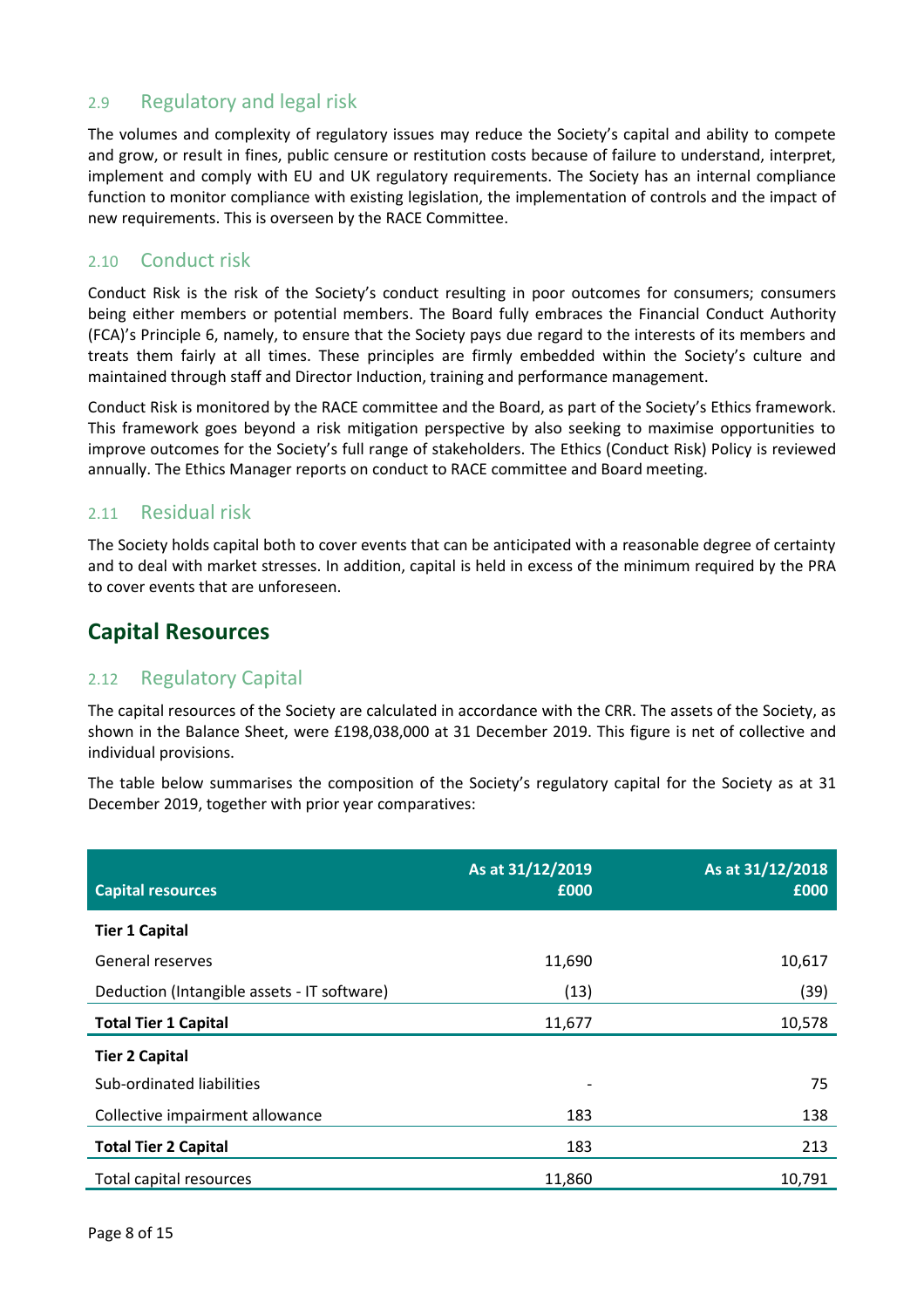#### **Common Equity Tier 1 capital**

These are the general reserves of the Society and represent the accumulated after-tax profits of the Society less intangible assets.

#### **Tier 2 capital**

The Society held an issue of subordinated debt which qualified as Tier 2 capital. This Note was repaid in June 2019 as per the terms and conditions.

General provisions of the Society represent part of the Society's free capital and are therefore included as Tier 2 capital.

#### **Profit and Capital**

Current profit levels are sufficient to underpin the Society's growth based on existing capital requirements. Because of the strong potential to grow further the Society has an intention to take on supplementary capital in the future.

#### 2.13 Capital Requirements

#### 2.13.1 Approach to assessment of adequacy of capital

The Society's planning process seeks to ensure that the Society will have enough capital to meet the base regulatory requirements under the CRR, to support the business's expected growth potential, concomitant with its risk appetite and its assessments of current and future material risks. The Society's Corporate Plan is reviewed at least annually by the Board, taking account of changes in the business and economic environment. The current Corporate Plan covers the five-year period to 2024. The Plan establishes strategic and business objectives and assesses future financial and non-financial resources required to meet these objectives.

The Society's Internal Capital Adequacy Assessment (ICAAP) ensures that the capital resources of the Society will support its Corporate Plan in both normal and stressed conditions. This ensures that the Society has sufficient capital to meet potential risk and the associated capital required. The ICAAP is submitted to the Board for approval with the necessary supporting stress testing. The Society's Board approves the ICAAP annually, using the level of individual capital guidance and capital planning buffer advised by the PRA. Having regard to total regulatory capital requirements, the Board sets an amount above this requirement that it will maintain.

The Society was subject to a formal SREP by the PRA in May 2019. The PRA issued Total Capital Requirements (TCR) confirming the percentage of the Pillar 1 capital to be held as 9.58% of Risk Weighted Assets plus a static add-on of £151,000.

#### 2.13.2 Pillar 1 capital resource requirement

The Society allocates capital as set out in the table below to the assets of the Society on a risk weighted basis in line with the 'Standardised Approach' to Credit Risk as specified by the CRR. Additionally, the Society uses the 'Basic Indicator Approach' to evaluate the additional capital required to cover the Operational Risk associated with the Society's activities.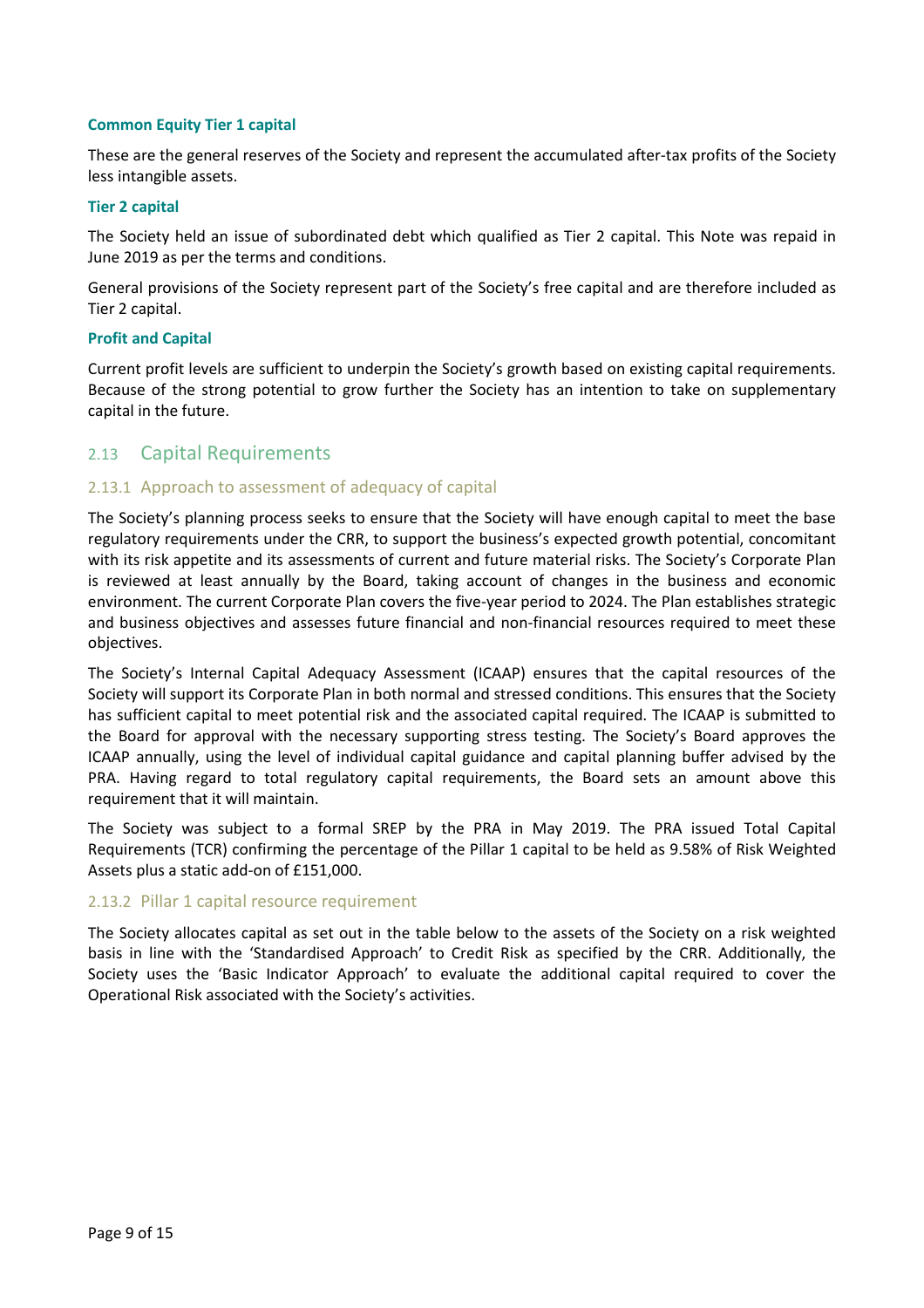The table below details the Society's Pillar 1 capital requirement as at 31 December 2019:

|                                              | <b>Assets</b> | <b>Risk Weighted</b><br><b>Exposure</b> | <b>Pillar 1 capital</b> |
|----------------------------------------------|---------------|-----------------------------------------|-------------------------|
|                                              | £000          | £000                                    | £000                    |
| <b>Treasury</b>                              |               |                                         |                         |
| <b>Central Government</b>                    | 46,027        |                                         |                         |
| <b>Credit Institutions</b>                   | 3,508         | 701                                     | 56                      |
| <b>Total Liquidity</b>                       | 49,535        | 701                                     | 56                      |
| Loans and advances to customers*             |               |                                         |                         |
| Residential performing loans                 | 167,841       | 56,920                                  | 4,554                   |
| Non-residential performing loans             | 9,080         | 7,049                                   | 564                     |
| Past due items**                             |               |                                         |                         |
| <b>Total Loans and advances to customers</b> | 176,921       | 63,969                                  | 5,118                   |
| <b>Other Assets</b>                          |               |                                         |                         |
| Fixed and other assets                       | 3,318         | 2,968                                   | 237                     |
| <b>Total Other Assets</b>                    | 3,318         | 2,968                                   | 237                     |
| <b>Total Credit Risk Exposures</b>           | 229,774       | 67,638                                  | 5,411                   |
| <b>Operational Risk Capital Requirement</b>  |               |                                         | 601                     |
| <b>Total Pillar 1 Capital Requirement</b>    |               |                                         | 6,012                   |
| <b>Tier 1 Capital</b>                        |               |                                         | 11,677                  |
| Excess over Pillar 1 minimum                 |               |                                         | 5,665                   |

\*Includes commitments \*\* Loans that are more than three months in arrears

| <b>Reconciliation of Society Loans and Advances to Customers</b>                | <b>Total</b><br>£000 |
|---------------------------------------------------------------------------------|----------------------|
| Society Loans and advances to customers per note 11, Annual Report and Accounts | 145,014              |
| Add back: Collective and Individual impairment provisions                       | 531                  |
| Society accounting value of loans and advances to customers                     | 145,545              |
| Add: total commitments for residential and non-residential mortgages            | 31,568               |
| Accounting adjustments, including Effective Interest Rate (EIR) adjustment      | (192)                |
| Society capital adequacy value of loans and advances to customers               | 176,921              |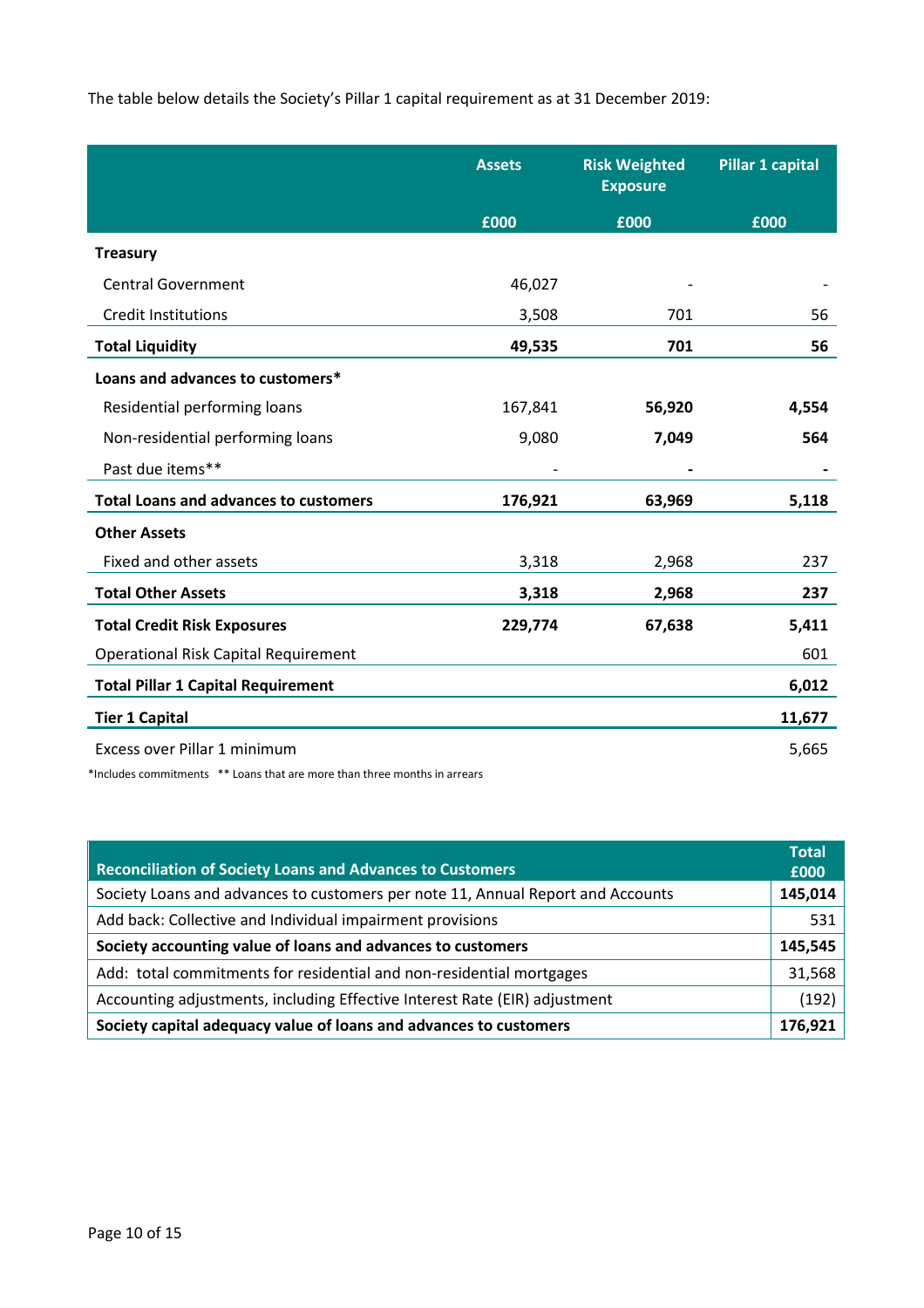The table below provides a geographical analysis of loan and advance exposures:

|                                                                                            | <b>Residential</b> |                 | <b>Non-Residential</b> |                 | <b>Total</b> |
|--------------------------------------------------------------------------------------------|--------------------|-----------------|------------------------|-----------------|--------------|
| <b>Geographical Area</b>                                                                   | <b>Performing</b>  | <b>Past Due</b> | <b>Performing</b>      | <b>Past Due</b> |              |
|                                                                                            | £000               | £000            | £000                   | £000            | £000         |
| East Anglia                                                                                | 6,407              |                 | 461                    |                 | 6,868        |
| <b>East Midlands</b>                                                                       | 8,473              |                 | 236                    |                 | 8,709        |
| Greater London                                                                             | 5,646              |                 | 827                    |                 | 6,473        |
| North East                                                                                 | 4,534              |                 | 1,559                  |                 | 6,093        |
| Northern Ireland                                                                           | 2,825              |                 | 11                     |                 | 2,836        |
| North West                                                                                 | 6,337              |                 | 129                    |                 | 6,466        |
| Outer Metropolitan Area                                                                    | 5,499              |                 | 240                    |                 | 5,739        |
| Outer South East                                                                           | 15,058             |                 | 1,575                  |                 | 16,633       |
| Scotland                                                                                   | 37,335             |                 | 449                    |                 | 37,784       |
| South West                                                                                 | 17,472             |                 | 1,494                  |                 | 18,966       |
| Wales                                                                                      | 5,937              |                 | 4,006                  |                 | 9,943        |
| <b>West Midlands</b>                                                                       | 10,088             |                 | 190                    |                 | 10,278       |
| Yorkshire and Humberside                                                                   | 8,808              |                 | 105                    |                 | 8,913        |
| <b>UK</b>                                                                                  | 134,419            |                 | 11,283                 |                 | 145,701      |
| Accounting adjustments in respect of impairment provisions and EIR                         |                    |                 |                        |                 | (687)        |
| 145,014<br>Society Loans and advances to customers per note 11, Annual Report and Accounts |                    |                 |                        |                 |              |

## 3. **Counterparty Credit Risk**

The Society's counterparty treasury credit risk management policy is designed to ensure that the Society can obtain the best possible return whilst operating within prudent limits in respect of counterparties.

In selecting counterparties and the limits to be applied to them, the Society makes reference to Credit Ratings supplied by ECAIs, balance sheet data, and a general assessment of the counterparty in terms of background information which includes an overall ethical assessment which is updated annually or more frequently as required. This assessment includes among other matters:

- examination of the counterparties' environmental, sustainable development, biodiversity and waste management policies
- consideration of the degree of reporting on climate change
- compliance with the health and safety, environmental and labour legislation of the jurisdictions the counterparty is active in
- significant sectoral and regional exposures.

Policy Limits and counterparties are reviewed by ALCO and are subject to formal approval by the Board. The Society receives counterparty grading updates from its treasury advisors and limits may be suspended following adverse downgrades.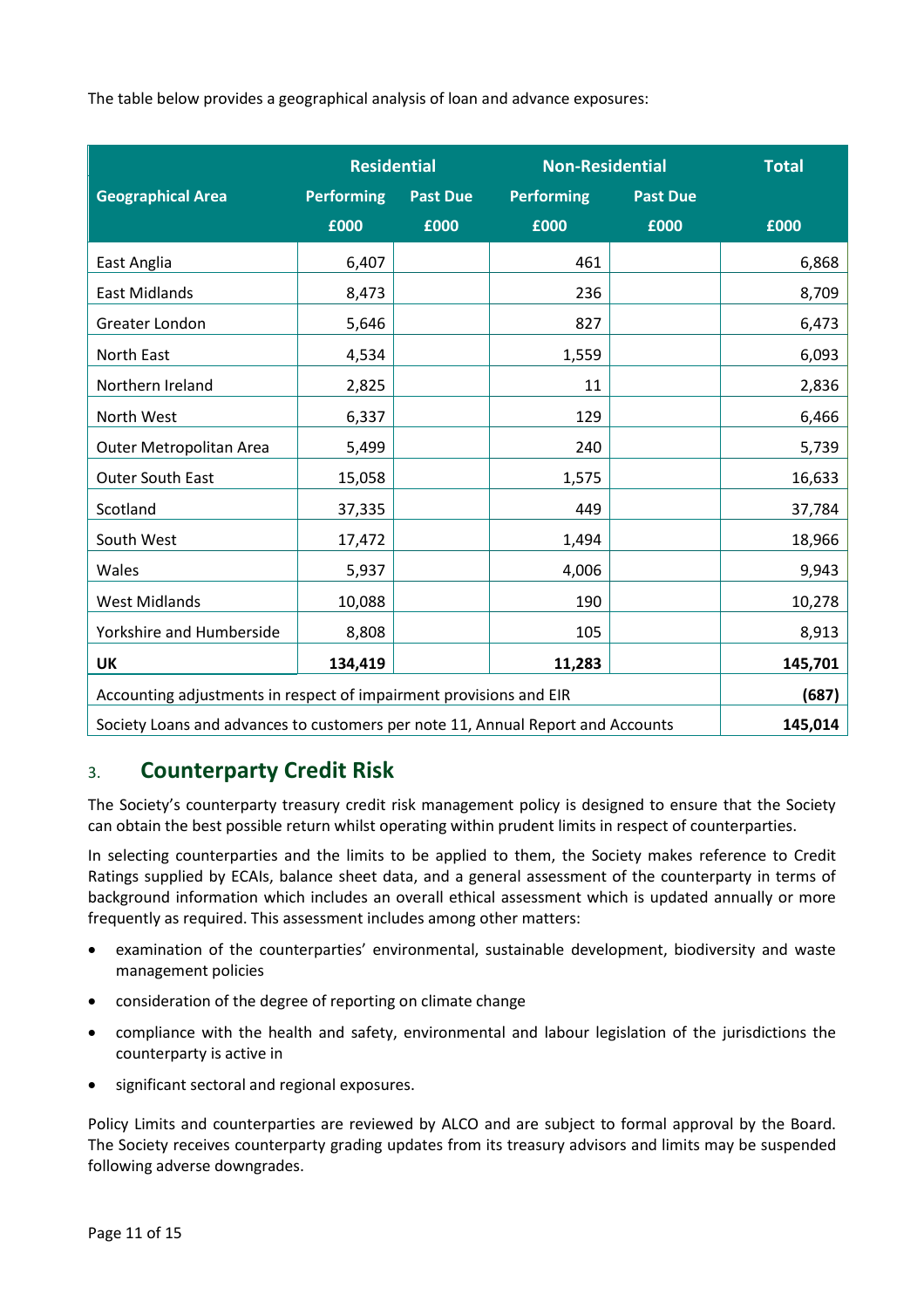The table below shows the breakdown of liquid assets by maturity and rating as at 31 December 2019 under the standardised approach.

| <b>Credit Ratings</b> | <3 months<br>£000 | 3 months to 1<br>year<br>£000 | >1 year<br>£000 | <b>Total</b><br>£000 |
|-----------------------|-------------------|-------------------------------|-----------------|----------------------|
| BBB+ to BBB-          | 1,667             |                               |                 | 1,667                |
| $B+$ and below        | 807               |                               |                 | 807                  |
| Unrated               | 1,034             |                               |                 | 1,034                |
| Central Government    | 44,533            | 1,494                         |                 | 46,027               |
| <b>Total</b>          | 48,041            | 1,494                         |                 | 49,535               |

# 4. **Mortgage Credit Risk and mitigation**

Mortgages are the Society's principle asset class. Throughout the year and at each year end, assessment is made of all advances where the account is in arrears. Where expected future cash flows from borrowers are lower than the current balance outstanding, the account is considered impaired.

Allowance for impairment is reviewed annually, or when there is a material change in circumstances that could lead to increased losses in the mortgage book, such as a change in national or local economic conditions, deterioration in house prices or the trend in arrears.

In determining provisioning requirements, individual assessments are made of all advances and loans on properties that are in arrears, in possession, in forbearance and where the balance is in excess of 5% capital. An individual provision is made against those advances and loans that are considered to be impaired and a loss is likely to occur should the property be taken into possession, with account taken of any discount which may be needed against the value of the property to agree a sale.

At the end of December 2019 there was one case that was reported to have arrears of 2 to 3 months and a further case in forbearance that the Society has considered to be impaired. There were no properties in repossession.

In addition, a collective provision is made to cover potential losses which might arise due to unknown factors based on general economic conditions and the Society's previous experience of impairment.

Full details on the movements in collective and individual provisions are provided in Note 12 in the Annual Report and Accounts 2019. Further detail about the credit quality and the Loan to value of the mortgage book is in Note 24.

A residual maturity analysis of loans and advances to customers is provided in Note 11 of the Annual Report and Accounts, disclosed on the basis that all loans are held for their agreed maturity.

Indexed valuations are applied to the mortgage portfolio on a quarterly basis. At the end of December 2019, the average LTV of the residential mortgage portfolio remains low at 42.93%.

# 5. **Operational Risk capital requirement**

The Society has adopted the Basic Indicator Approach for Operational Risk (CRR Article 315-316). Under the BIA, a Pillar 1 operational risk capital requirement ('ORCR') is calculated at 15% of the average over three years of the sum of the elements included in net interest income and net non-interest income, as shown in the following table: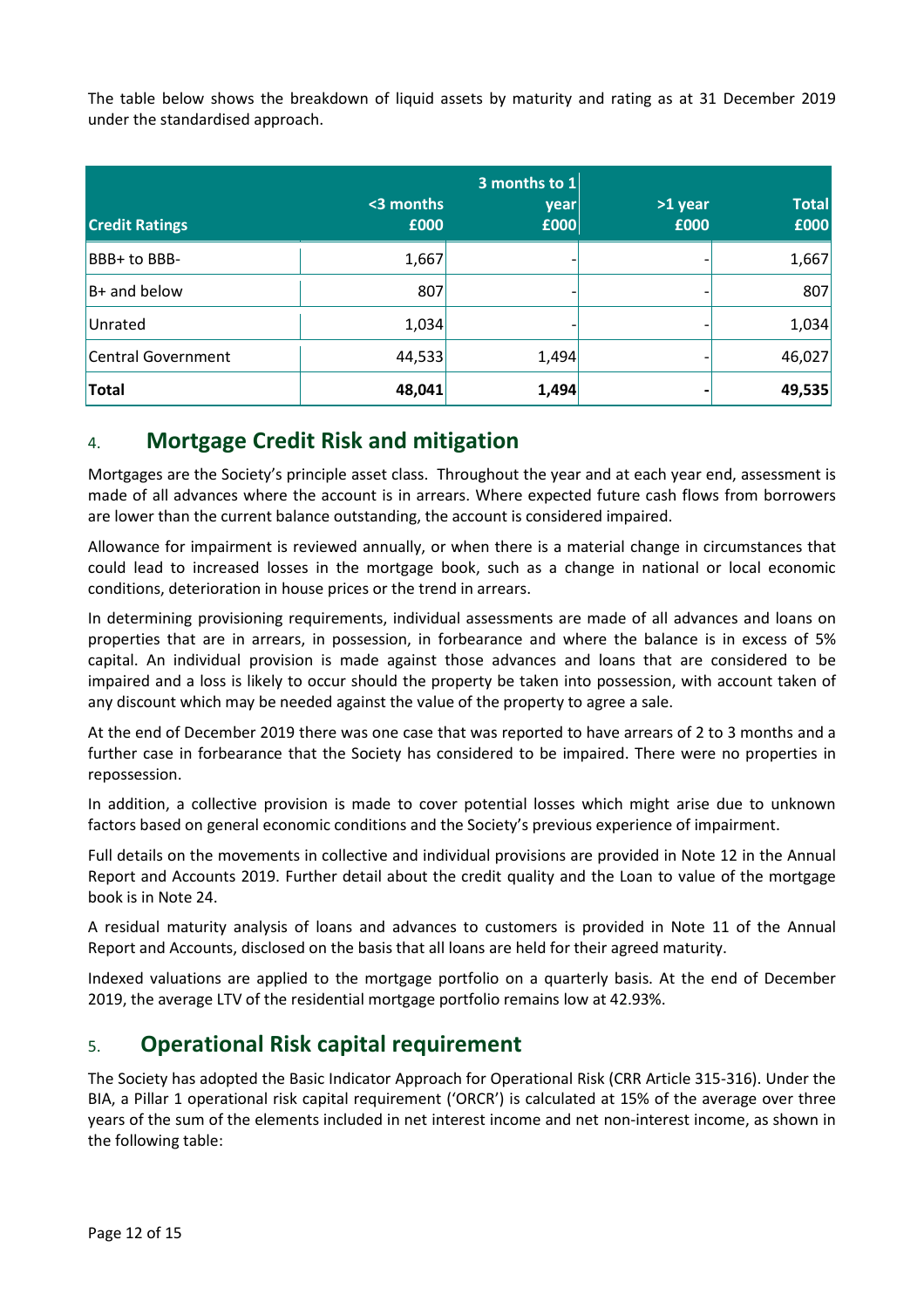| <b>Year ended 31 December</b>        | 2017<br>£000 | 2018<br>£000 | 2019<br>£000 | <b>Average</b><br>£000 |
|--------------------------------------|--------------|--------------|--------------|------------------------|
| Net interest income                  | 3,597        | 3,900        | 4,466        | 3,987                  |
| Net fee and other income             | 34           | 56           | (15)         | 25                     |
| Relevant Indicator                   | 3,631        | 3,956        | 4,451        | 4,012                  |
| Operational Risk Capital Requirement |              |              |              | 601                    |
| Risk weighted asset equivalent       |              |              |              | 7,523                  |

### 6. **Leverage ratio**

CRD IV introduced a leverage ratio which measures the levels of Tier 1 capital against both on and offbalance sheet exposures. This controls the overall level of growth that an institution can contemplate as a backstop to those CRD IV capital ratios based on risk weightings. The leverage ratio does not distinguish between credit quality of loans and acts as a primary constraint to excessive lending in proportion to the capital base. It is therefore is not susceptible to any risks or inconsistencies associated with the calculation of risk-weighted assets.

From 1 January 2018 the regulatory minimum leverage ratio under CRD IV is 3.00%. In the UK, a higher ratio of 3.25% is required of larger firms with retail deposits in excess of £50billion.

At 31 December 2019 the Society's leverage ratio is 5.55%. The following tables show the calculation of the Leverage ratio:

| <b>Reconciliation of Leverage Ratio Exposure Measure to the Financial Statements</b> | <b>Total</b><br>£000 |
|--------------------------------------------------------------------------------------|----------------------|
| Total assets per the Annual Report and Accounts                                      | 198,038              |
| Add back: Forward commitments, after applying conversion factors                     | 12,284               |
| Less: Intangible fixed assets                                                        | (13)                 |
| Leverage ratio exposure                                                              | 210,309              |

| Split of on-balance sheet exposures       | <b>Total</b><br>£000 |
|-------------------------------------------|----------------------|
| Secured by mortgage on immovable property | 145,014              |
| Exposures in default                      |                      |
| Sovereign                                 | 45,026               |
| Institution                               | 4,009                |
| Other exposures                           | 3,989                |
| <b>Banking book exposures</b>             | 198,038              |
| Trading book exposures                    |                      |
| <b>Total on-balance sheet items</b>       | 198,038              |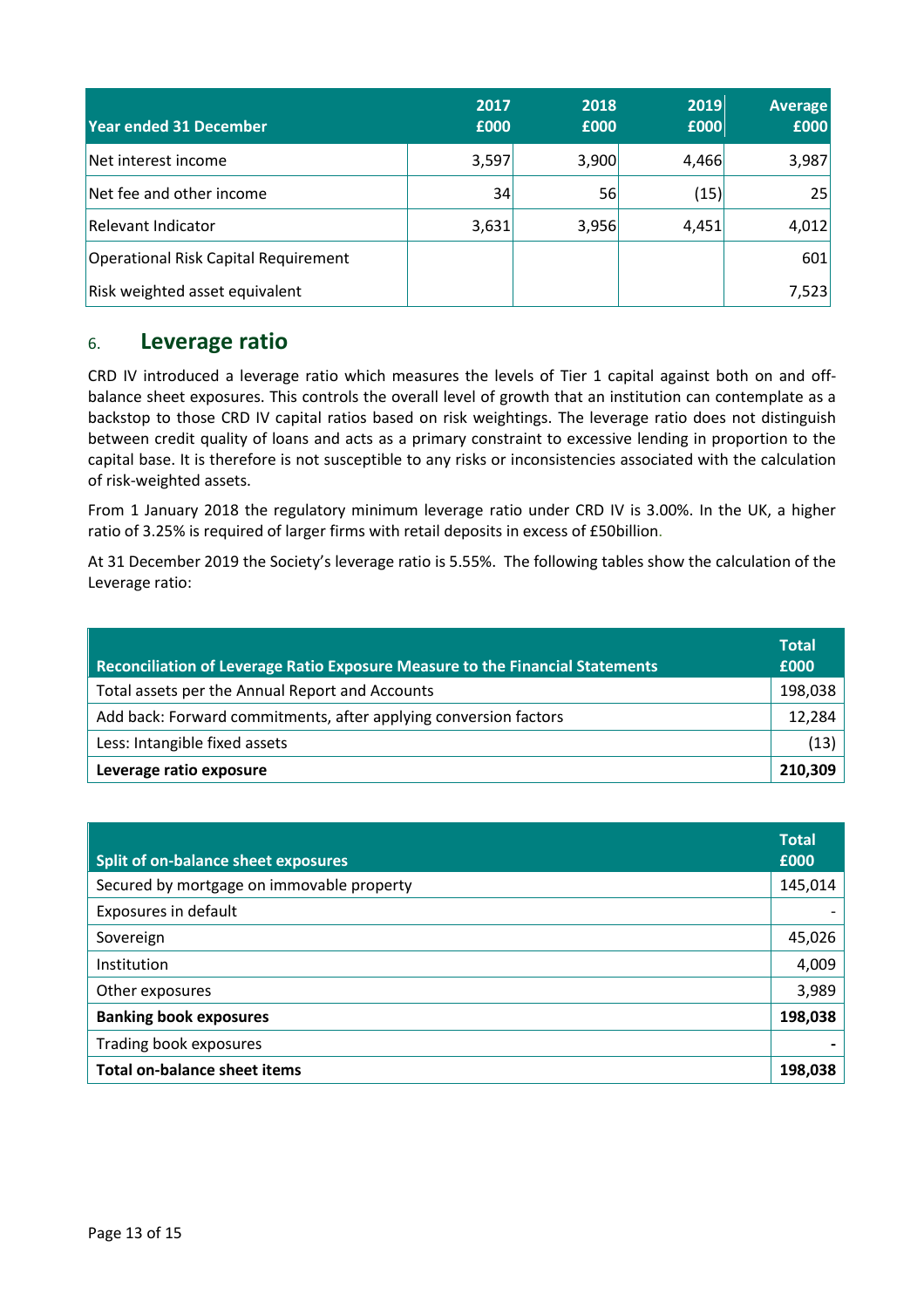| Leverage ratio common disclosure                     | <b>Total</b><br>£000 |
|------------------------------------------------------|----------------------|
| On-balance sheet items                               | 198,038              |
| Asset amounts deducted in determining Tier 1 capital | (13)                 |
| Total on-balance sheet exposures                     | 198,025              |
| Total off-balance sheet exposures                    | 12,284               |
| Total exposures                                      | 210,309              |
| Tier 1 capital                                       | 11,677               |
| Leverage ratio                                       | 5.55%                |

# 7. **Liquidity Coverage Ratio**

The Liquidity Coverage Ratio (LCR) was introduced as part of the CRDIV framework with its aim to improve short-term resilience of the liquidity risk profile of firms by requiring a liquidity buffer of High-Quality Liquid Assets ('HQLA') to be held. The LCR measures available HQLA against stressed net cash outflows over a 30 day horizon. The measure, as defined in the CRR, must be greater than 100%.

The following table details the main components of Society's LCR, on an average basis at each quarter based on the average of the previous 12 monthly positions. The Society's actual LCR as at the reporting date of 31 December 2019 was 368%.

| <b>Liquidity Coverage Ratio</b>                                        | 31/03/19<br>£000 | 30/06/19<br>£000 | 30/09/19<br>£000 | 31/12/19<br>£000 |
|------------------------------------------------------------------------|------------------|------------------|------------------|------------------|
| Liquidity buffer:<br>average over previous 12 months                   | 39,513           | 37,701           | 37,713           | 38,675           |
| Total net cash outflows in 30 days:<br>average over previous 12 months | 7,961            | 9,281            | 10,352           | 10,801           |
| LCR on basis of average components                                     | 496%             | 406%             | 364%             | 358%             |

## 8. **Remuneration Code Disclosures**

The Remuneration Code, as set out in the Regulator's Handbook SYSC19D, requires information to be disclosed in respect of the Society's remuneration policy and practices for those staff whose professional activities have a material impact on the Society's risk profile.

To minimise this risk the Board ensures that its remuneration policies are in line with its business strategy, risk appetite and long-term objectives, and that remuneration is set at a level that retains and attracts staff of the appropriate calibre.

The Remuneration Committee ensures that the Society's Remuneration Policy is consistent with the risk appetite of the Society, that it promotes sound and effective risk management and will not encourage any excessive risk taking. This will be done by ensuring that no members of staff receive rewards for the achievement of quantitative targets for the amount of business written.

The remuneration of non-executive, executive directors and other members of senior management is determined by the Remuneration Committee, which consists of three Non-Executive directors, details of whom are set out in the Annual Report and Accounts.